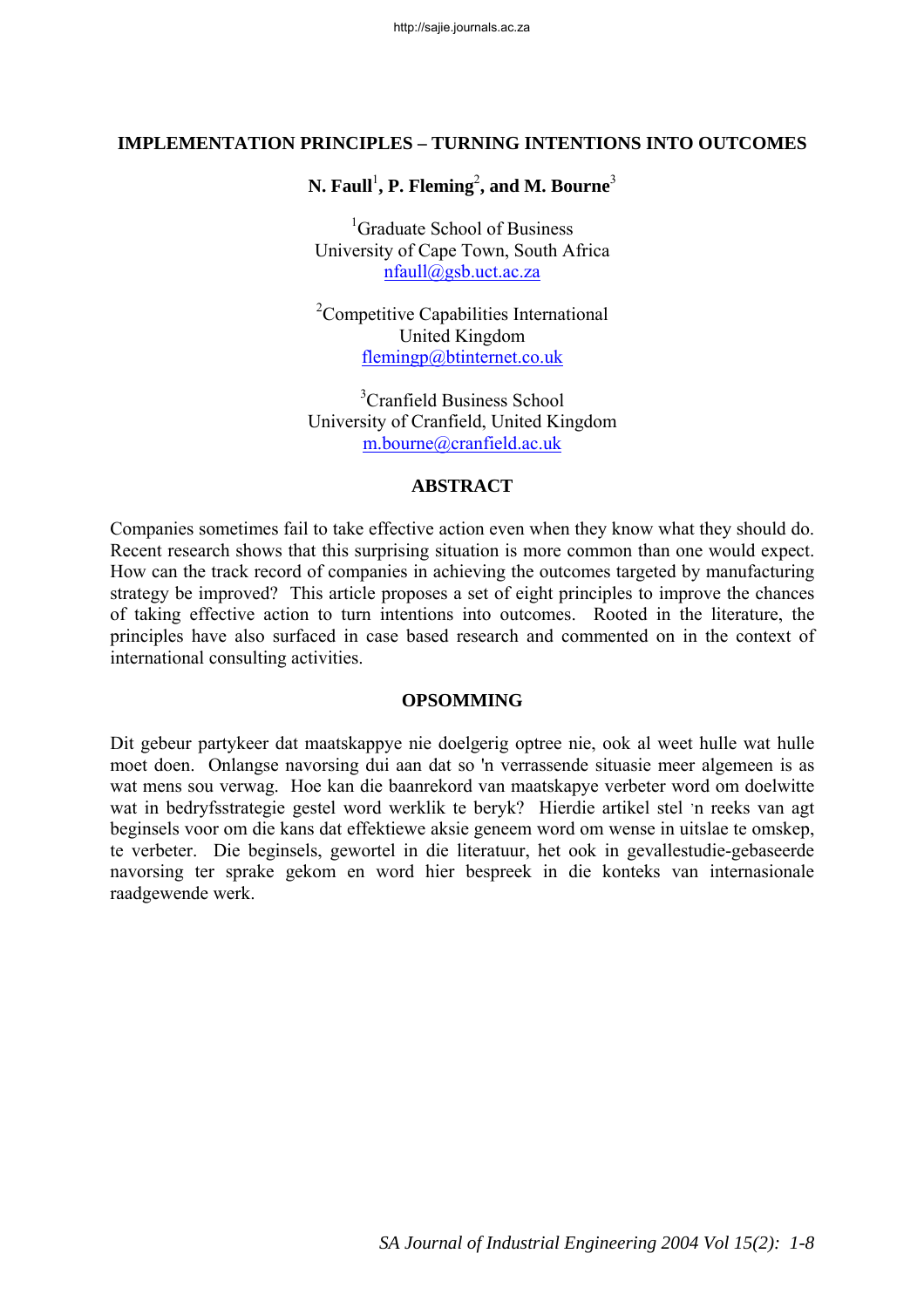### **1. INTRODUCTION**

'I have always found it easier to buy books on management than to read them,' says a manager friend of ours. Somehow that seems to sum up the interesting phenomenon known as the 'knowing-doing gap.' [1] In our experience it is not just individuals, but organisations too, that constantly renew the road to hell with intentions lackadaisically, or never, implemented.

There is a growing awareness that implementation is a core competence of companies capable of sustained success. [2] Recent books describe and promote implementation in general. [3, 4] This article sets out principles for an improving track record in the effective implementation of *manufacturing* strategy.

### **2. THE IMPLEMENTATION RESEARCH PROJECT**

We base our approach on a multi-year collaborative research project of the Manufacturing Roundtable (MRT). The MRT is an industry-academia consortium conducting research into issues identified by industry. We used a case-based methodology to attempt to understand examples of effective implementation in manufacturing settings. We deliberately sought successes. One of the members of the MRT, Competitive Capabilities International, took a primary role in assessing the implementation principles in a range of client organisations throughout the world.

### **3. WHAT IS EFFECTIVE IMPLEMENTATION?**

The aim of a manufacturing strategy is to advance organisational competitiveness through improving one or more of the following:

- cost
- quality
- flexibility
- delivery

We refer to these dimensions as the '4 Horsemen' or simply, '4H.'

Effective implementation is about achieving significant movement towards targeted outcomes for one or more of the 4H: 'I have reduced late deliveries from 15% to 5%' rather than just pursuing the means - 'I am implementing Six Sigma.'

Putting this into symbols, effective implementation,  $I_{\rm e}$ , may be expressed as

$$
I_e = \{O_a \to O_d\}_{4H}, \text{ or } \{\Delta O_{a \to d}\} \ge \{\Delta O_{a \to d}\}_{\text{min}}
$$

where  ${\Delta}O_{a\rightarrow d}$ <sub>min</sub> represents the minimum acceptable movement from the actual current performance  $(O_a)$  towards the desired outcome  $(O_d)$ .

The manufacturing strategy process, guided by the question 'How do we win orders?' should identify for product families and market segments, the 4H dimensions that need improvement;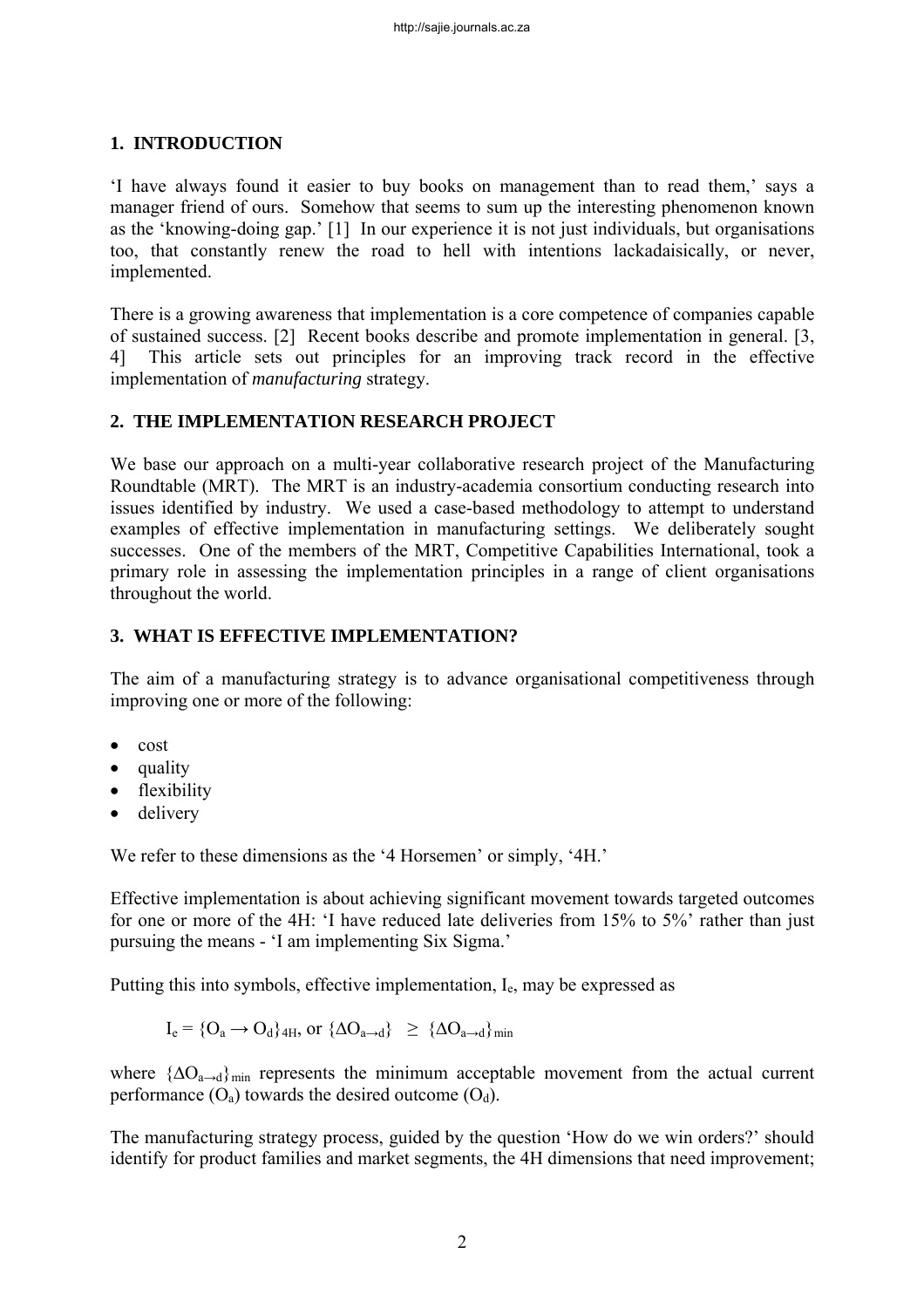this sets up the targets for the implementation process. [5] At the heart of effective manufacturing strategy implementation is knowing what you want to do, i.e. knowing what  ${O_a \rightarrow O_d}$ <sub>4H</sub> gap you want to close.

## **4. PRINCIPLES FOR EFFECTIVE IMPLEMENTATION**

In our implementation research project we picture a chief executive asking, 'How can we improve our track record for the effective implementation of manufacturing strategy?' We have developed eight principles in response to this question:

- 1. Never stop asking the question.
- 2. Prepare a plan of action.
- 3. Surface the 'force for effective implementation' as a function of
	- a) the *clarity* regarding *what* you want to achieve, in outcome terms
	- b) the *confidence* in knowing *how* to achieve this new outcome
	- c) the *conviction* as to *why* it is necessary to achieve this new outcome.
- 4. Use the 'force for effective implementation' to elicit appropriate behaviour from stakeholders who
	- a) have the power to sabotage the intervention, or
	- b) whose supportive behaviour is highly likely to determine the degree to which the outcome is achieved and sustained

Furthermore, use this 'force' to judge the 'point of no return' or 'point of commitment' (POC) for the particular initiative.

- 5. Have 'dual organisation' capability.
- 6. Take the 'first small steps.'
- 7. Lead like a relentless but reflective bulldozer driver.
- 8. Create a fault-tolerant environment for the above 7 points to flourish.

We will look at each of these principles a little more closely before summarising our research findings.

### **4.1 Never stop asking the question**

A 'discovery process' as opposed to an 'idea-imposition process' has been shown to yield better decisions. [6] Implementation is essentially about testing an 'if-then' proposition. You can never know in advance that your plan is foolproof. You learn by putting it to the test in the understanding that you will both 'get things achieved by doing' and 'learn by doing.' This is our core contention: a discovery process seeking 'operationally validated theories' drives success. [7]

# **4.2 Prepare a plan of action.**

This constitutes the 'if-then' proposition, constructed like this: 'if this set of actions is executed then that desired outcome will be achieved.' Firstly, it requires a clear statement as to *what* is to be achieved, e.g. 'We aim to improve the first pass yield on line 3 from 93% ( $3\sigma$ ) to 99.4% (4σ).' Secondly, it requires clarity as to *how* it is to be achieved, including the sequence and timing of actions. [4] In symbolic terms, the plan of action is expressed as: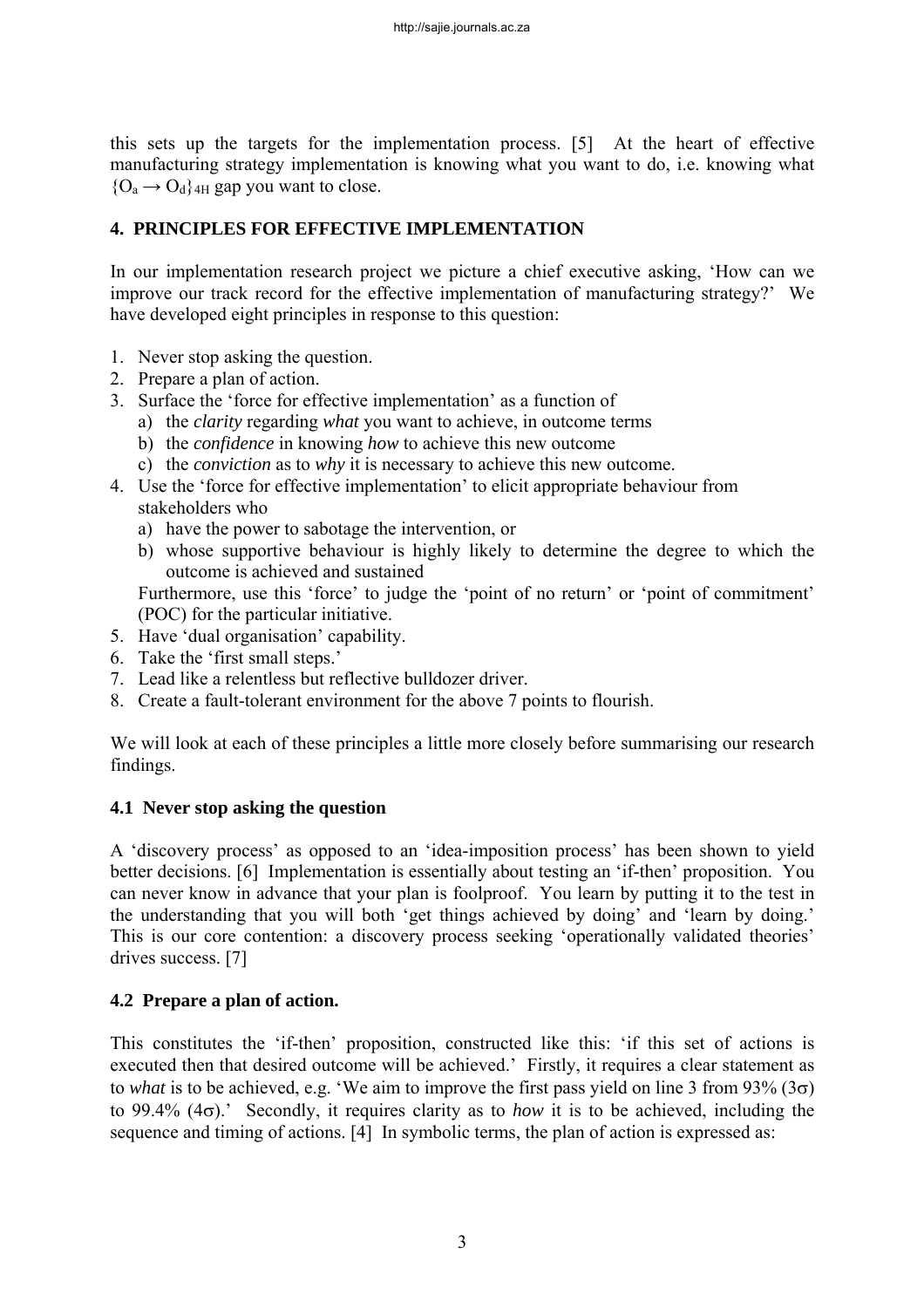If 
$$
\Sigma A_i
$$
 then  $\{O_a \rightarrow O_d\}_{4H}$ 

where A<sub>i</sub> represents the i<sup>th</sup> action, and  $\Sigma A_i$  the complete set of actions deemed necessary to achieve the desired outcome.

Setting up the plan is not an essentially technical activity; it is a leadership challenge. The plan of action needs to arise from a robust debate 'to surface the realities of the company' and, by inference, the action plans designed to achieve targeted outcomes. [4]

### **4.3 Surface the 'force for effective implementation'**

This is the 'what/why/how' of implementation. We have constructed it as an equation to give a measure of the 'motivational force' impelling effective implementation:

Let  $W =$  the degree of *clarity* about *what* you want to achieve, in outcome terms, on a scale of 0 to 1 H = the degree of *confidence* in knowing *how* to go about achieving the outcome, on a scale of 0 to 1 Y = the degree of *conviction* about *why* you want to achieve this outcome, on a scale of -1 to 1, where -1 indicates strong negative sentiments about achieving the outcome  $F =$  the motivational force for effective implementation, on a scale of  $-1$  to 1 where -1 equates with absolute negative motivation and +1 with absolute positive motivation to achieve the target outcome,

then  $F = W \times H \times Y$ , or simply,  $F = WHY$ .

For example, in a recent meeting a group of senior managers found they were only 60% clear on what they wanted to achieve, 30% convinced of the need to achieve it, and 80% confident in the plan to do it (figures were informally proposed). The overall score of  $0.6x0.3x0.8 =$ 0.144, or 14.4% showed them that they were not anywhere near ready to commit to the proposal; the 'force for effective implementation' was simply not yet strong enough.

The 'force' is a (notional) metric for assessing how motivated the decision-making group is with respect to each of the initiatives before them. Its primary purpose is to surface a realistic sense of, and then commitment to, a 'point of no return' or 'point of commitment' (POC); it counteracts the knowing-yet-not-doing tendency noted above.

### **4.4 Use the 'force for effective implementation' to elicit appropriate behaviour from stakeholders**

There are two kinds of stakeholders, viz. those

- a) who have the power to sabotage the intervention (negative power can be individual);
- b) whose supportive behaviour is highly likely to determine the degree to which the outcome is achieved and sustained (positive power is collective).

The 'force' has to be cascaded: it is about both the 'buy-in' process and about the overall leadership-followership of the endeavour.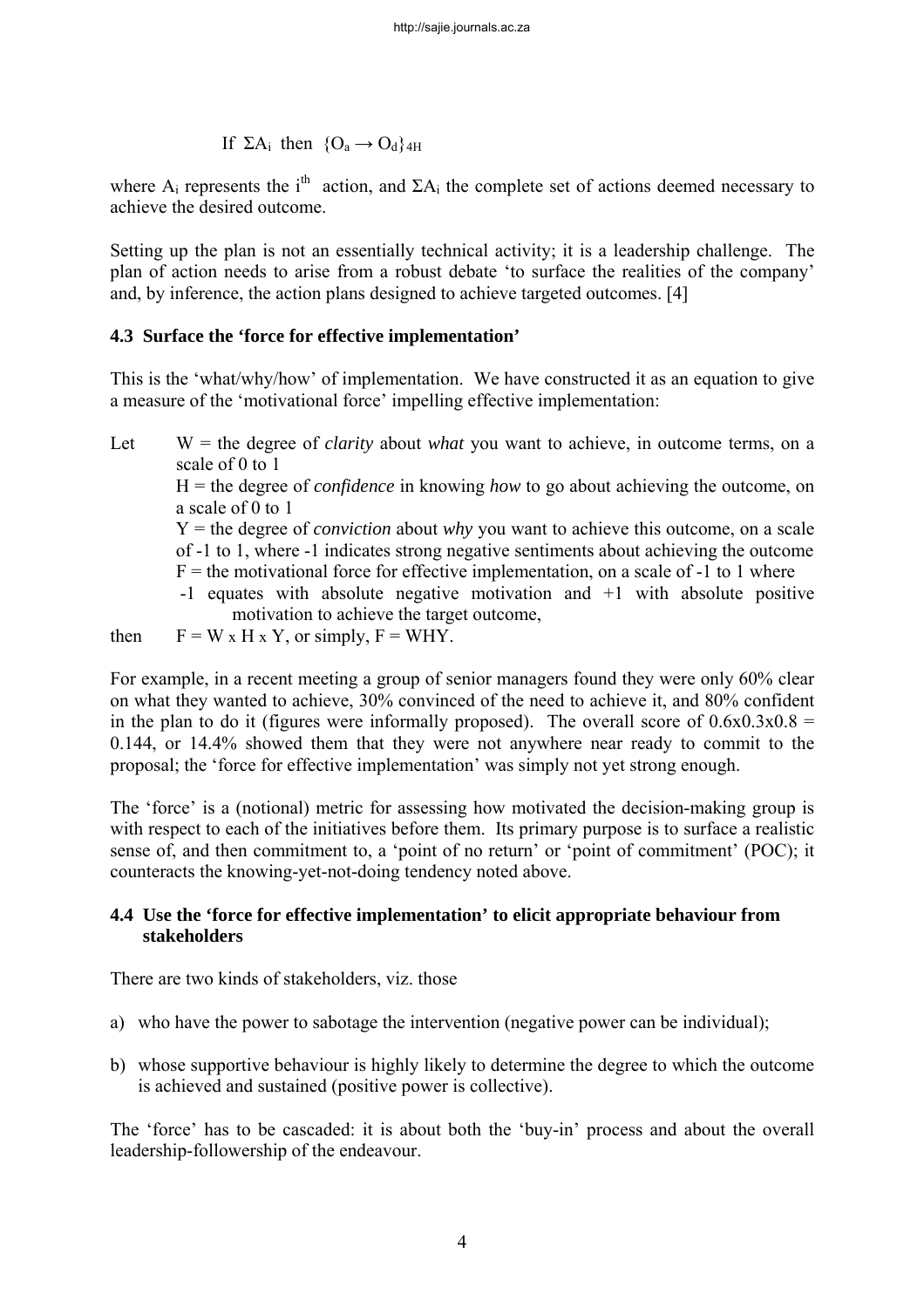## **4.5 Have 'dual organisation' capability**

If the organisation is running very lean, with every person fully engaged in meeting daily production requirements, there is no mental space or time to implement.



### **Figure 1: A conceptual model of the dual organisation** [8]

A dual organisation, as illustrated in Figure 1, has two parts, one designed to meet daily targets, the other to manage improvement processes. The chief executive heads both structures and people move for shorter or longer periods between the two structures. In so doing, the ability to initiate and cooperate in improvement processes is not only clearly managed but also becomes widely understood and disseminated. Furthermore, this is done without focus being lost on day-to-day control and achievement of forecasts and plans, which is the task of the 'organisation for business operations.'

### **4.6 Take the 'first small steps'**

Put the hypothesis to the test – 'Just do it' - by identifying the 'first small steps' and starting with them. Taking those first small steps and achieving the first (even minor) targets has enormous psychological and practical value; personal and collective optimism and resilience are enhanced as practical progress is made. [9, 10] In our experience, the use of a 'pilot' to emphasise the experimental and learning nature of the intervention, and reduce the cost on the learning curve, is almost always appropriate when implementing in an organisation employing more than about 30 people.

Furthermore, action gets things done *and* it is the most effective form of learning. [3] Effective implementation is always a process, and learning to improve it is, even more so, a process. And what is learnt from doing is more likely to be applied than what is learnt 'from reading, listening, or even thinking.' [3]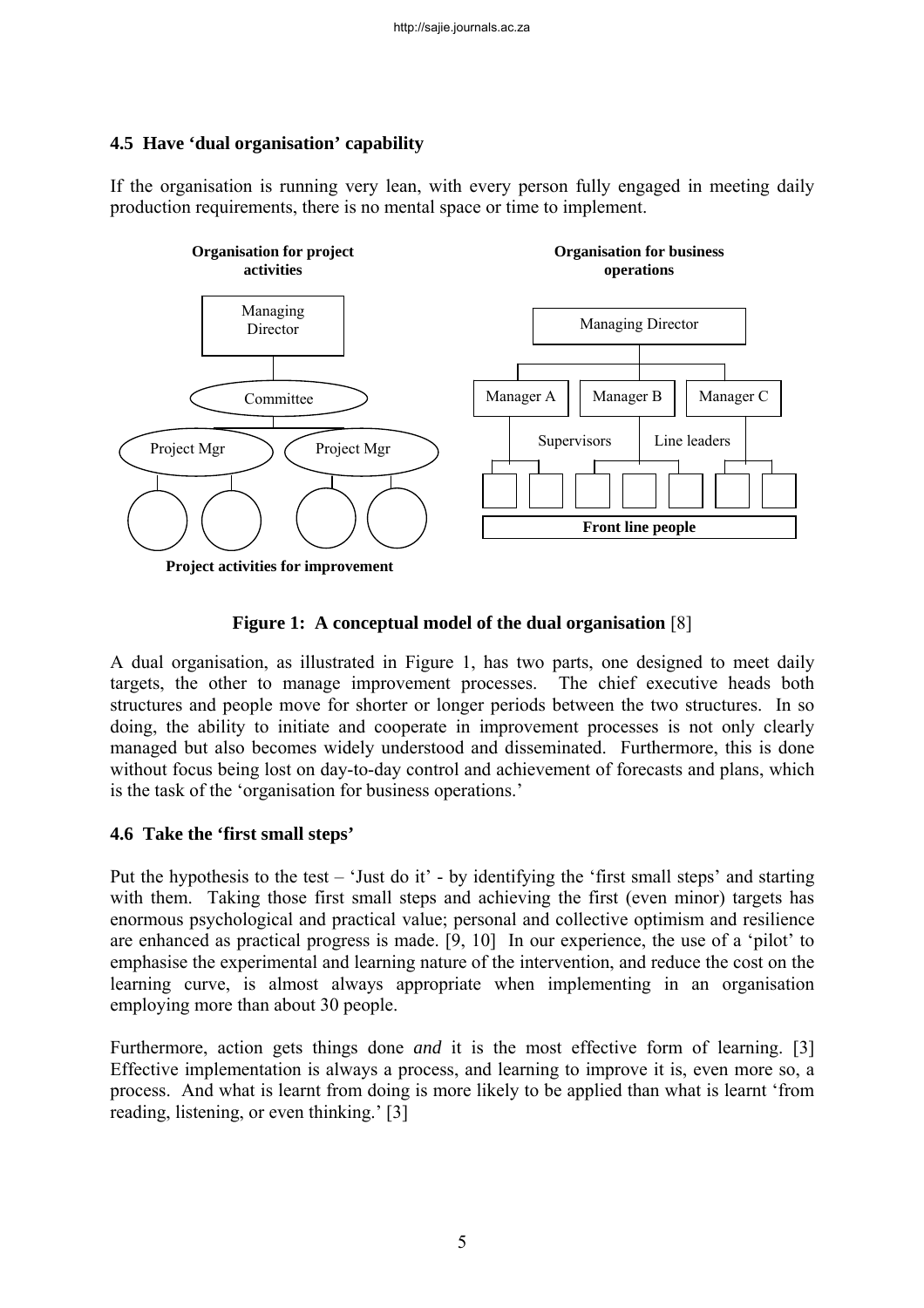## **4.7 Lead like a relentless but reflective bulldozer driver.**

A study has shown that effective managers are both more patient and more demanding than their less effective colleagues. [11] In our research we have noted the absolute centrality of leadership to implementation success, and this 'demanding-patience' has appeared to be one of the characteristics of that successful leadership. The demanding side will not compromise on the targeted outcomes. The patient side looks for progress and drives the discovery process implicit in the CEO's question.

Implementation is the core test of leadership: 'Leadership without the discipline of execution is incomplete and ineffective. Without the ability to execute, all other attributes of leadership become hollow.' [4]

### **4.8 Create a fault-tolerant environment for the above 7 points to flourish**

In all organisations every leader has a boss. We are all accountable. If we want the person working for us to implement well, we need to cut them some slack about getting everything right all the time. [3] When a requirement becomes incumbent on each 'boss,' it becomes a requirement of the corporate culture.

## **5. A QUICK SCORECARD**

What does the case based research and the work in the 'consulting laboratory' reveal? Table 1 reports briefly.

| #              | Factor                 | <b>Findings</b>                                                     |  |  |  |
|----------------|------------------------|---------------------------------------------------------------------|--|--|--|
|                | Never stop asking      | Virtually no examples of an 'enquiring approach' to                 |  |  |  |
|                | the question           | implementation encountered. However, many of the companies          |  |  |  |
|                |                        | studied in the case based research were clearly intrigued that      |  |  |  |
|                |                        | there might be a 'technology of implementation.'                    |  |  |  |
|                | Prepare a plan of      | Consultants provide the set of actions designed to achieve the      |  |  |  |
|                | action or project plan | target outcomes. When consultants not used, project plans           |  |  |  |
|                |                        | vague; 'contingency' approach followed.                             |  |  |  |
|                |                        | In two cases, each with an excellent track record of implementing   |  |  |  |
|                |                        | practical change, project management approach explicit and          |  |  |  |
|                |                        | prominent.                                                          |  |  |  |
| 3              | Surface the 'force for | Using the tools of manufacturing strategy, consultants build the    |  |  |  |
|                | effective              | case for action for their clients. Among the leaders who were       |  |  |  |
|                | implementation'        | really effective in implementing, there was a high awareness at     |  |  |  |
|                |                        | least about why action was necessary.                               |  |  |  |
| $\overline{4}$ | Elicit appropriate     | Explicit part of approach by consultants; formally approached.      |  |  |  |
|                | behaviour from         | Their experience supports view: this is a vital principle. Where    |  |  |  |
|                | stakeholders           | consultants not involved, the explicit use of this approach is less |  |  |  |
|                |                        | clear. A few companies went to great lengths to initiate and        |  |  |  |
|                |                        | maintain wide support for the implementation initiative. In         |  |  |  |
|                |                        | majority of cases, however, this was not a formal, organisation-    |  |  |  |
|                |                        | wide part of the implementation approach.                           |  |  |  |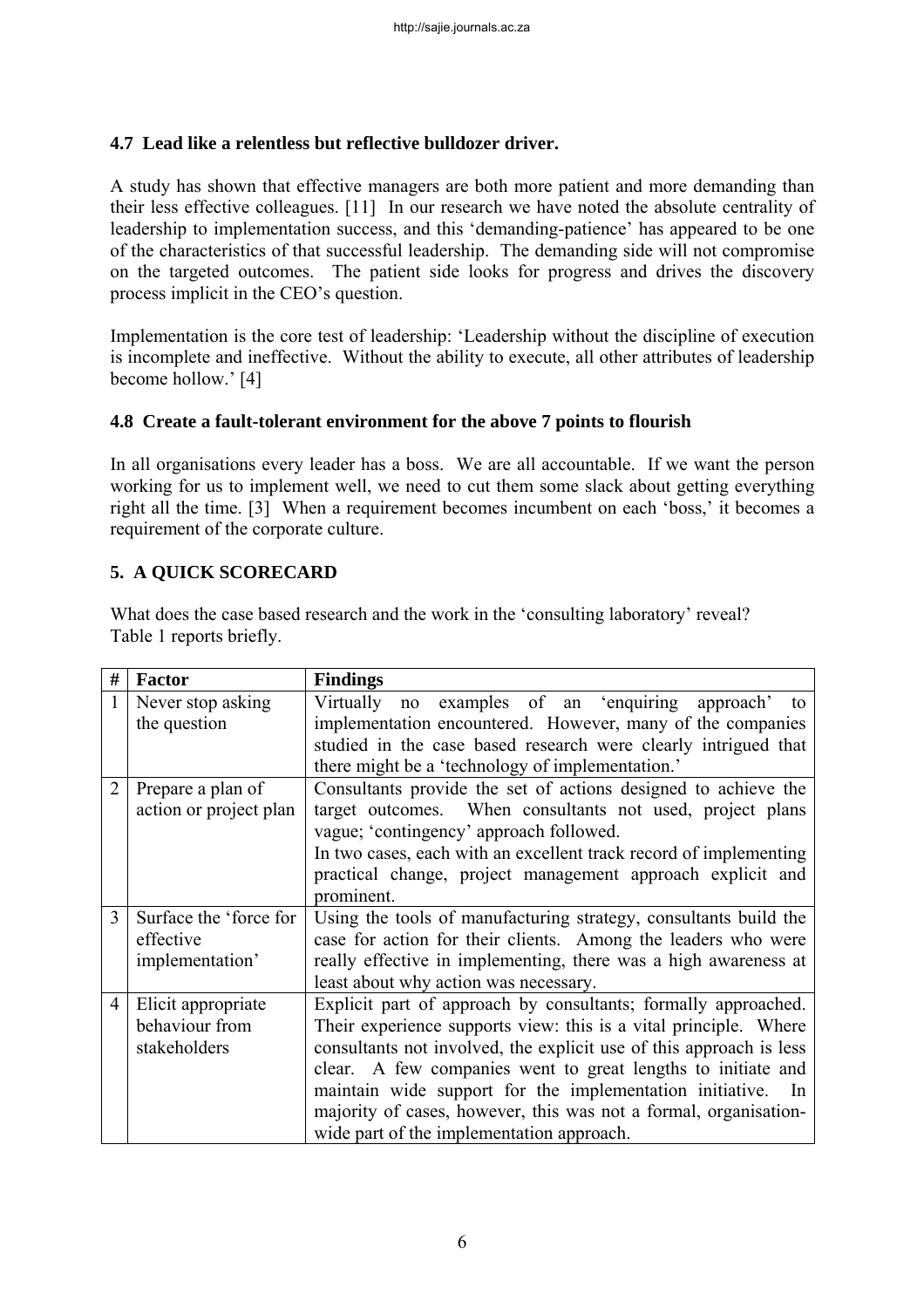| $\varsigma$ | Have 'dual             | Consultants themselves provide additional capacity devoted to         |  |  |  |
|-------------|------------------------|-----------------------------------------------------------------------|--|--|--|
|             | organisation'          | improvement. In all the cases of even moderately successful           |  |  |  |
|             | capability             | implementation, people were partly or fully released from day-to-     |  |  |  |
|             |                        | day responsibilities to work on the implementation initiative.        |  |  |  |
| 6           | Take the 'first small  | By the nature of their selection, all the case studies showed that    |  |  |  |
|             | steps'                 | actual implementation actions were taken.                             |  |  |  |
|             |                        | The consultants have experienced some potential clients who,          |  |  |  |
|             |                        | after years of talk and advice (free!), have still failed to take any |  |  |  |
|             |                        | effective actions. In contrast they have 'model' clients who have     |  |  |  |
|             |                        | had excellent results by strict adherence to the action steps         |  |  |  |
|             |                        | advised. 'Blitz' projects are increasingly used by the consultants    |  |  |  |
|             |                        | to create action, and quick results; this is proving effective in     |  |  |  |
|             |                        | moving clients to more sustained improvement activities.              |  |  |  |
|             | Lead like a relentless | In all cases, both in consulting and in the research, this style of   |  |  |  |
|             | but reflective         | leadership has been associated with implementation success.           |  |  |  |
|             | bulldozer driver       | Failures have been associated with divided or unassertive             |  |  |  |
|             |                        | leadership.                                                           |  |  |  |
| 8           | Create a fault-        | Companies did not talk about this. Consultants are of course 'not     |  |  |  |
|             | tolerant environment   | allowed to' make mistakes. But the individual managers                |  |  |  |
|             | for the above 7        | identified under 7 above had the courage to overcome the fault-       |  |  |  |
|             | points to flourish     | intolerance of their organisations.                                   |  |  |  |

## **Table 1: Preliminary findings**

# **6. CONCLUSIONS**

'How can we improve our track record in implementing manufacturing strategy?' Research and practice have led us to develop the eight principles. In general our field research shows a low awareness of many of them. But there is a clear and explicit conformance to some by organizations with a good implementation record. We believe the eight principles can both guide implementation practice and be the basis for more, rigorous research to hone the response to the CEO's question.

We refer again to the growing evidence that too many organizations fail to take effective action even when they know what to do. [3] Table 2 illustrates the outcome possibilities facing an organisation which has a clearly identified need for change. It shows how failing to do what we know we should is not just neutral; it has negative consequences. Our intention in this project is to push forward in understanding how to help managers take effective action. Our increasingly competitive environment demands that we improve our track record in implementing manufacturing strategy.

|                          |     | <b>Effective action taken?</b> |                            |
|--------------------------|-----|--------------------------------|----------------------------|
|                          |     | No                             | Yes                        |
| Do we know what to do to | Yes | Achieve frustration?           | Achieve desired<br>outcome |
| achieve our intentions?  | No  | Stuck?                         | Lucky!                     |

# **Table 2: The knowing-doing matrix**